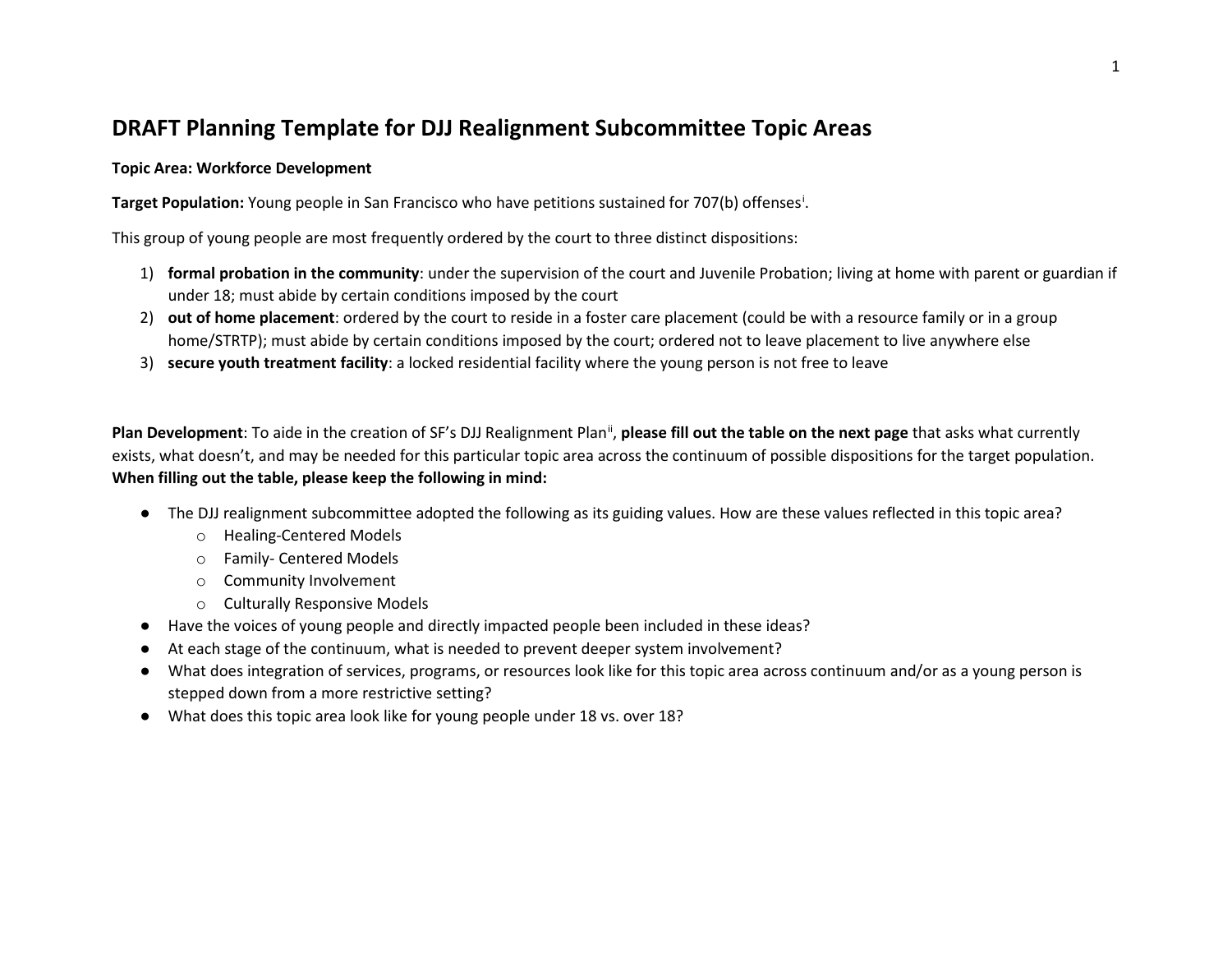| <b>Topic:</b>                                                                                                                  | <b>Formal Probation in the Community</b>                                                                                                                                                                                                                                                                                                                                                                                                                                                                                                                                                                                                                                                                                                                                                                                                                                                   | <b>Out of Home Placement</b>                                                                                                                                                                     | <b>Secure Youth Treatment Facility</b>                                                                                                                                                            |
|--------------------------------------------------------------------------------------------------------------------------------|--------------------------------------------------------------------------------------------------------------------------------------------------------------------------------------------------------------------------------------------------------------------------------------------------------------------------------------------------------------------------------------------------------------------------------------------------------------------------------------------------------------------------------------------------------------------------------------------------------------------------------------------------------------------------------------------------------------------------------------------------------------------------------------------------------------------------------------------------------------------------------------------|--------------------------------------------------------------------------------------------------------------------------------------------------------------------------------------------------|---------------------------------------------------------------------------------------------------------------------------------------------------------------------------------------------------|
| What resources<br>and services<br>currently exist in<br>San Francisco and<br>are working well<br>for the target<br>population? | SF is rich in resources and<br>opportunities. Over \$172M in<br>resources per year from 22 City<br>Departments.<br>Office of Economic Development and<br>the Department of children Youth<br>and<br>families work fund detention based<br>and community based programs<br>Federal Re-Entry Grants \$2-4M for up<br>to 40 months i.e., Safe Passages<br>Richmond (Rubicon), Sacramento,<br>YEP in Oakland Re-entry, Madera<br>(Pathway Home - inside out program<br>or LEAD Program was a One Stop<br>One Stop Career Centers throughout<br>SF have linkages to re-entry<br>Opportunities.<br>Opportunities to learn and earn<br>certifications are necessary.<br><b>Transitional Employment Program</b><br>are key and essential. Many<br>programs offer stipends, but more on<br>the job training that pays a living<br>wage. This prevents TAY from<br>reverting back into old behavior. | Connection to behavioral health,<br>housing, workforce development,<br>educational program happen, but<br>should be established from start<br>through to integration back into the<br>community. | Career Center within the detention<br>facility), very few funded Federal<br>programs in SF Bay Area (see list<br>attached).<br>DCYF also funds detention based<br>workforce development services. |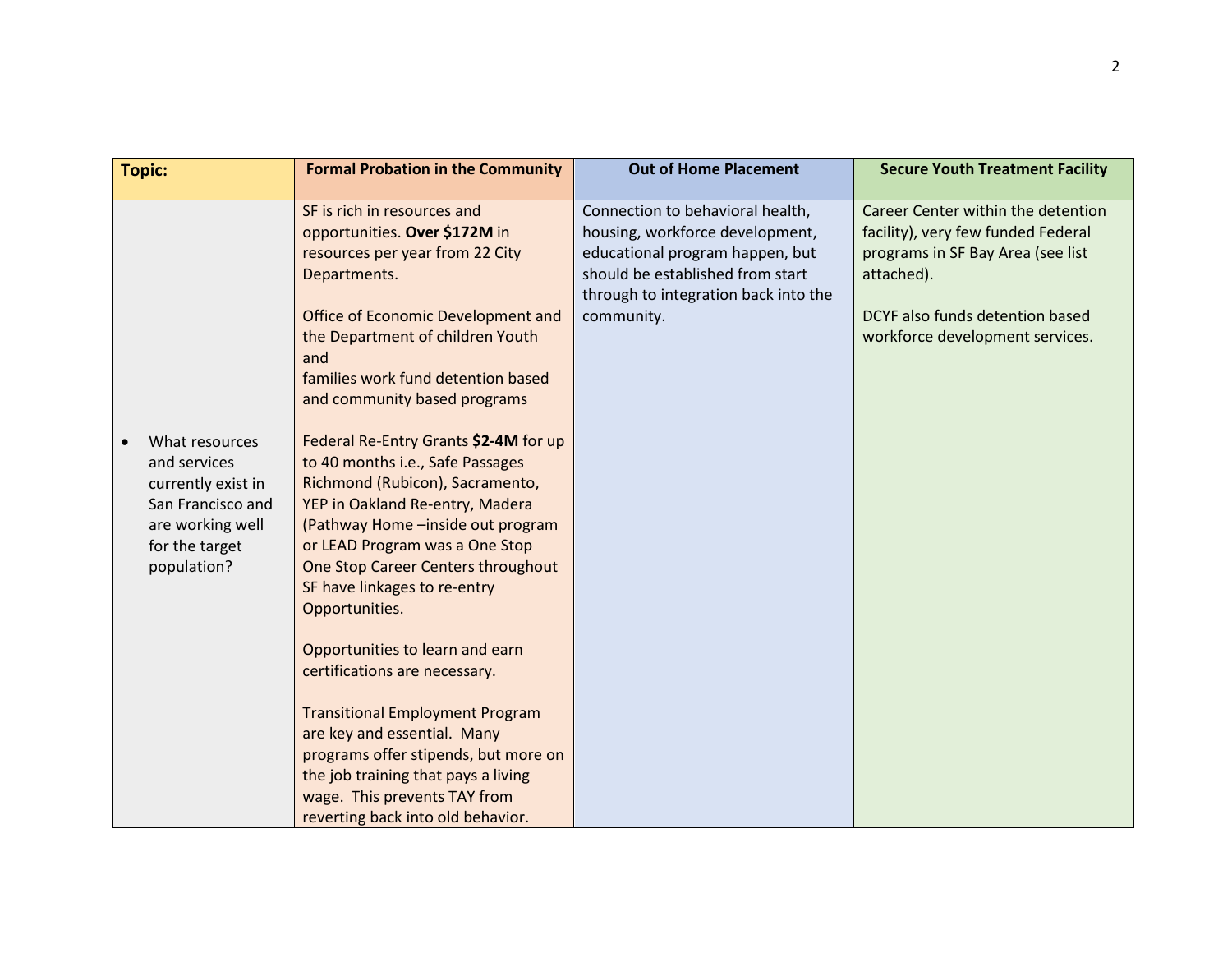|                                                                                                                                                                                  | There should be opportunities for<br>young people after transitional<br>employment that provides upward<br>mobility.                                                                                                                                                                                                                                                                         |                                                                                                                                                                                                                                                                                                                                                                                                                                                                                                        | Arrested Development - This is an<br>abnormal environment therefore<br>youth do not grow emotionally. This<br>environment is traumatizing.                                                                                                                                                                                                                                                                                                            |
|----------------------------------------------------------------------------------------------------------------------------------------------------------------------------------|----------------------------------------------------------------------------------------------------------------------------------------------------------------------------------------------------------------------------------------------------------------------------------------------------------------------------------------------------------------------------------------------|--------------------------------------------------------------------------------------------------------------------------------------------------------------------------------------------------------------------------------------------------------------------------------------------------------------------------------------------------------------------------------------------------------------------------------------------------------------------------------------------------------|-------------------------------------------------------------------------------------------------------------------------------------------------------------------------------------------------------------------------------------------------------------------------------------------------------------------------------------------------------------------------------------------------------------------------------------------------------|
| What are the<br>service & resource<br>gaps?<br>What program<br>elements are<br>missing?                                                                                          | Exposure to financial literacy,<br>understand the value of a dollar and<br>long term planning.<br>Enhanced education and job training<br>opportunities.<br><b>Creating more entrepreneurial</b><br>pathways<br>Very few federally funded programs<br>in SF Bay Area.                                                                                                                         |                                                                                                                                                                                                                                                                                                                                                                                                                                                                                                        | Growth mindset set to change how<br>folks think and feel about<br>themselves. Know what is going on<br>inside. Emotional and Vocation<br>rehabilitation is fundamental.                                                                                                                                                                                                                                                                               |
| How can we fill<br>these gaps?<br>What ideas or<br>models should be<br>implemented?<br>Are there experts<br>or models,<br>including those<br>outside of SF, that<br>can help us? | Cross collaboration with department<br>and agencies.<br>Credit to organizations for cross<br>referencing youth with compensation<br>as well.<br>Consistent work opportunities with<br>behavior health, education,<br>certification opportunities that tie<br>into long term careers.<br>Conversation with the youth must go<br>beyond construction but include tech<br>and other industries. | Youth Advocacy Council at JPD, peer<br>to peer leadership - serve as credible<br>messenger. Youth are able to relate<br>to ensure the inclusion of youth<br>voice, that are culturally competent.<br>Young people bring a whole other<br>perspective<br>Create a check list/central repository<br>of potential services that young<br>people think they may need so that<br>partnerships and resources can be<br>gathered while in custody that carry<br>on in community and beyond (warm<br>hand off) | Must have credible messengers<br>inside the facilities to keep it real<br>about how things are in community.<br>Housing is credible along with<br>treatment services, connections to<br>mentor both inside and out who will<br>give folks the necessary pull ups and<br>supports that are trusted.<br>Additions on 9/28:<br>Find ways to engage credible<br>messengers in a sustainable way, in<br>the spaces we think they would be<br>most valuable |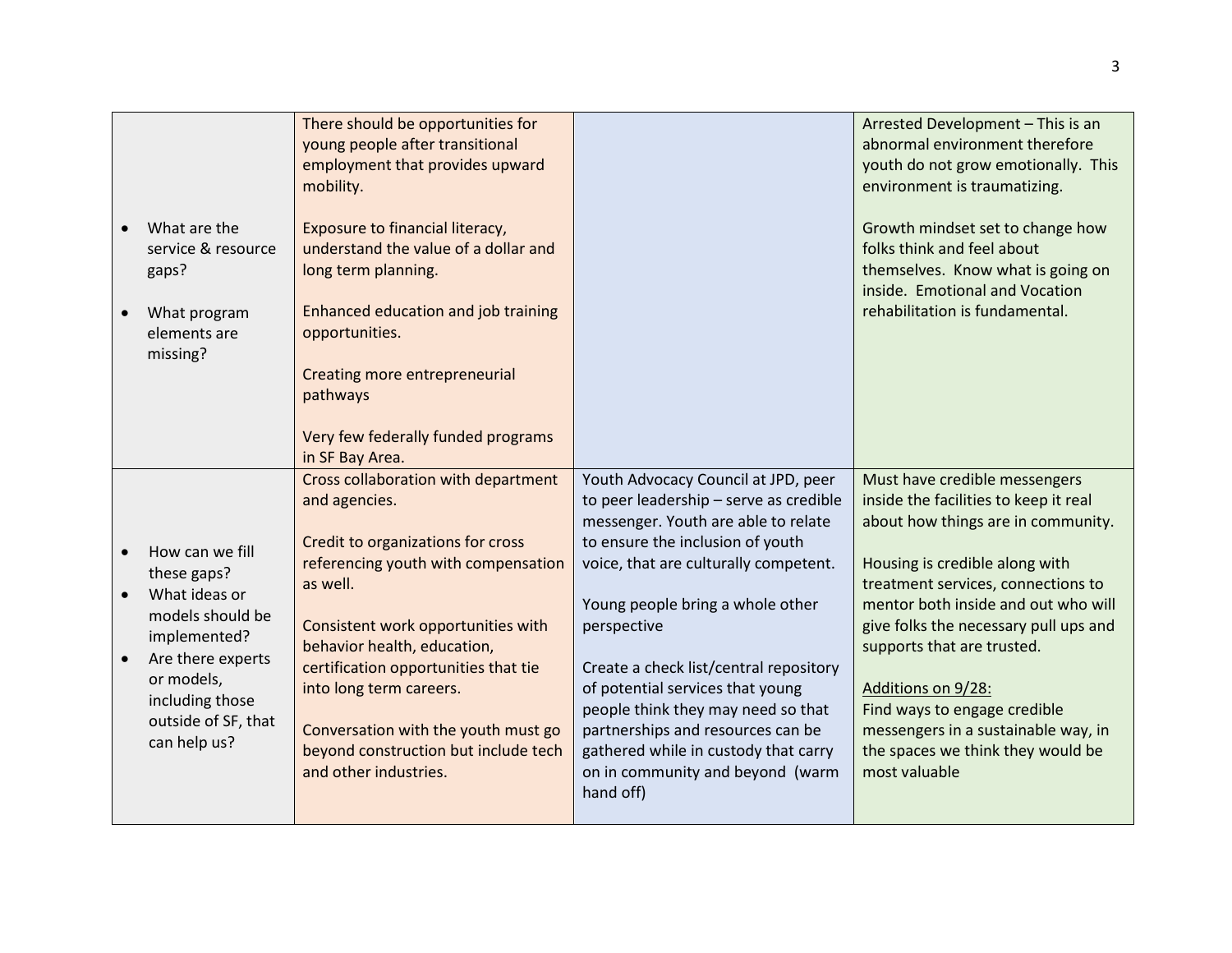| Employers need to be involved for      | Additions on 9/28:                     | Untapped Talent - invite author as     |
|----------------------------------------|----------------------------------------|----------------------------------------|
| there are investing into the prisons   | LLA Workforce Model                    | guest speaker                          |
| and benefitting, why not in            |                                        |                                        |
| community.                             | Make sure that young people's needs    | Embed internship, apprenticeship       |
|                                        | are met so that these opportunities    | training, and exposure opportunities   |
| Additions on 9/28:                     | are not luxuries                       | in secure space along with reentry     |
| <b>LLA Workforce Model</b>             |                                        | opportunities when released - make     |
|                                        | Flexibility, youth-led choice, variety | sure these opps are available inside   |
| Make sure that young people's needs    | of options - * regional planning?      | and out (in all three settings)        |
| are met so that these opportunities    |                                        |                                        |
| are not luxuries                       |                                        | <b>LLA Workforce Model</b>             |
|                                        |                                        |                                        |
|                                        |                                        |                                        |
| Flexibility, youth-led choice, variety |                                        | Flexibility, youth-led choice, variety |
| of options - * regional planning?      |                                        | of options - how do we build this and  |
|                                        |                                        | ensure this is available when          |
| Youth Advocacy Council at JPD, peer    |                                        | planning for low number of young       |
| to peer leadership - serve as credible |                                        | people? *regional planning?            |
| messenger. Youth are able to relate    |                                        |                                        |
| to ensure the inclusion of youth       |                                        | Youth Advocacy Council at JPD, peer    |
| voice, that are culturally competent.  |                                        | to peer leadership - serve as credible |
|                                        |                                        | messenger. Youth are able to relate    |
|                                        |                                        | to ensure the inclusion of youth       |
|                                        |                                        | voice, that are culturally competent.  |
|                                        |                                        |                                        |
|                                        |                                        |                                        |
|                                        |                                        |                                        |

Attendees:

Carlos Simpson, ARC/Credible Messenger Patrick Carr, Pit Stop Manager/Credible Messenger Robert D, Credible Messenger Adrian J. Garcia, JPD Ren Floyd-Rodriguez, OEWD Glenn Eagleson, OEWD Troy Henry, Goodwill Industries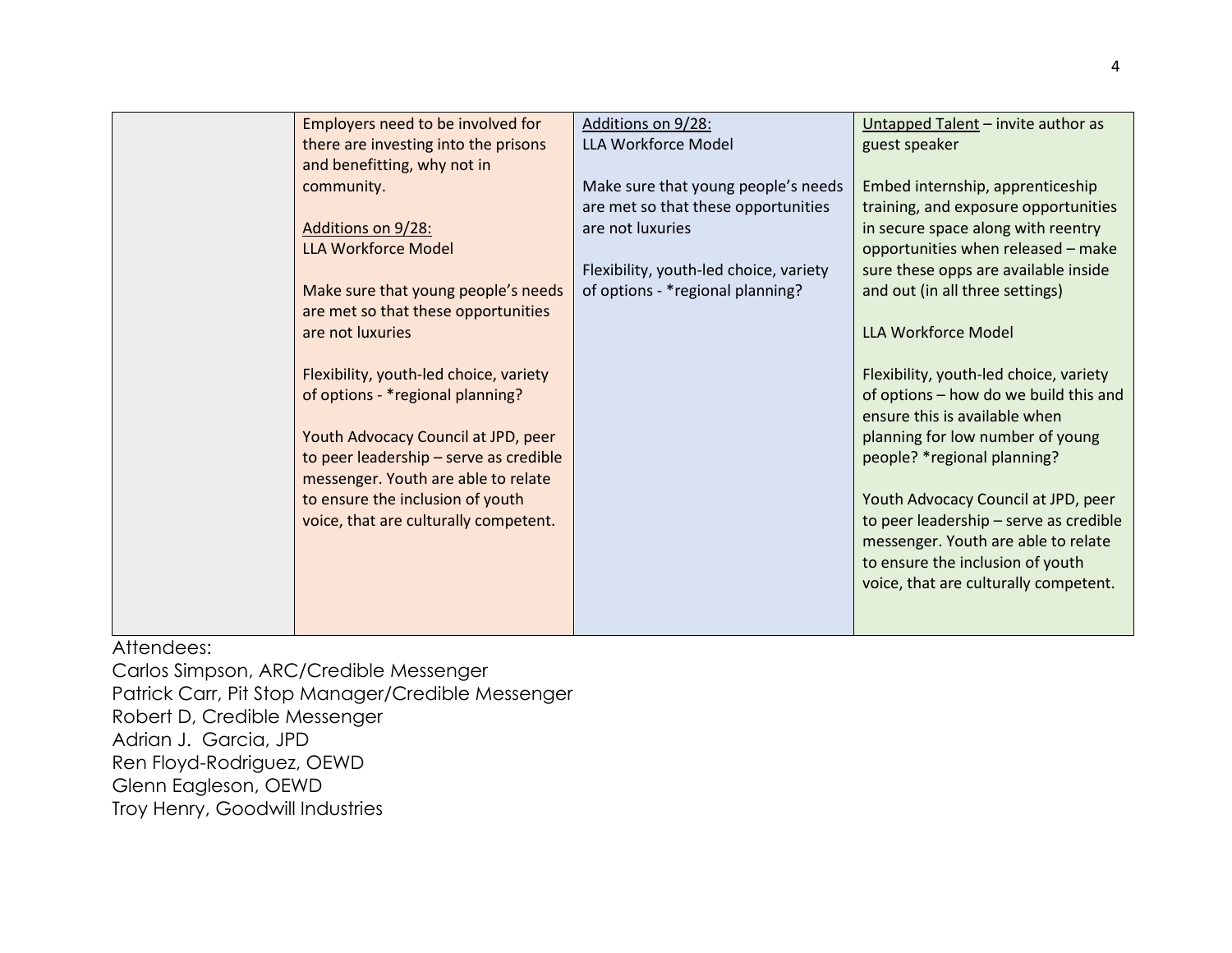<span id="page-4-1"></span><span id="page-4-0"></span>Summer Granger, Youth Counselor/Lincoln High School

Contributors: Jasmine Dawson, DCYF Rodney Hamlet, US DOL Re-Entry Program Manager Denise Coleman, CARC Will Roy, Credible Messenger/Safe and Sound

(3) Robbery.

- (10) Kidnapping for purposes of robbery.
- (11) Kidnapping with bodily harm.

<sup>&</sup>lt;sup>i</sup> WIC 707(b) This subdivision is applicable to any case in which a minor is alleged to be a person described in Section 602 by reason of the violation of one of the following offenses:

<sup>(1)</sup> Murder.

<sup>(2)</sup> Arson, as provided in subdivision (a) or (b) of Section 451 of the Penal Code

<sup>(4)</sup> Rape with force, violence, or threat of great bodily harm.

<sup>(5)</sup> Sodomy by force, violence, duress, menace, or threat of great bodily harm.

<sup>(6)</sup> A lewd or lascivious act as provided in subdivision (b) of Section 288 of the Penal Code.

<sup>(7)</sup> Oral copulation by force, violence, duress, menace, or threat of great bodily harm.

<sup>(8)</sup> An offense specified in subdivision (a) of Section 289 of the Penal Code.

<sup>(9)</sup> Kidnapping for ransom.

<sup>(12)</sup> Attempted murder.

<sup>(13)</sup> Assault with a firearm or destructive device.

<sup>(14)</sup> Assault by any means of force likely to produce great bodily injury.

<sup>(15)</sup> Discharge of a firearm into an inhabited or occupied building.

<sup>(16)</sup> An offense described in Section 1203.09 of the Penal Code.

<sup>(17)</sup> An offense described in Section 12022.5 or 12022.53 of the Penal Code.

<sup>(18)</sup> A felony offense in which the minor personally used a weapon described in any provision listed in Section 16590 of the Penal Code.

<sup>(19)</sup> A felony offense described in Section 136.1 or 137 of the Penal Code.

<sup>(20)</sup> Manufacturing, compounding, or selling one-half ounce or more of a salt or solution of a controlled substance specified in subdivision (e) of Section 11055 of the Health and Safety Code.

<sup>(21)</sup> A violent felony, as defined in subdivision (c) of Section 667.5 of the Penal Code, which also would constitute a felony violation of subdivision (b) of Section 186.22 of the Penal Code.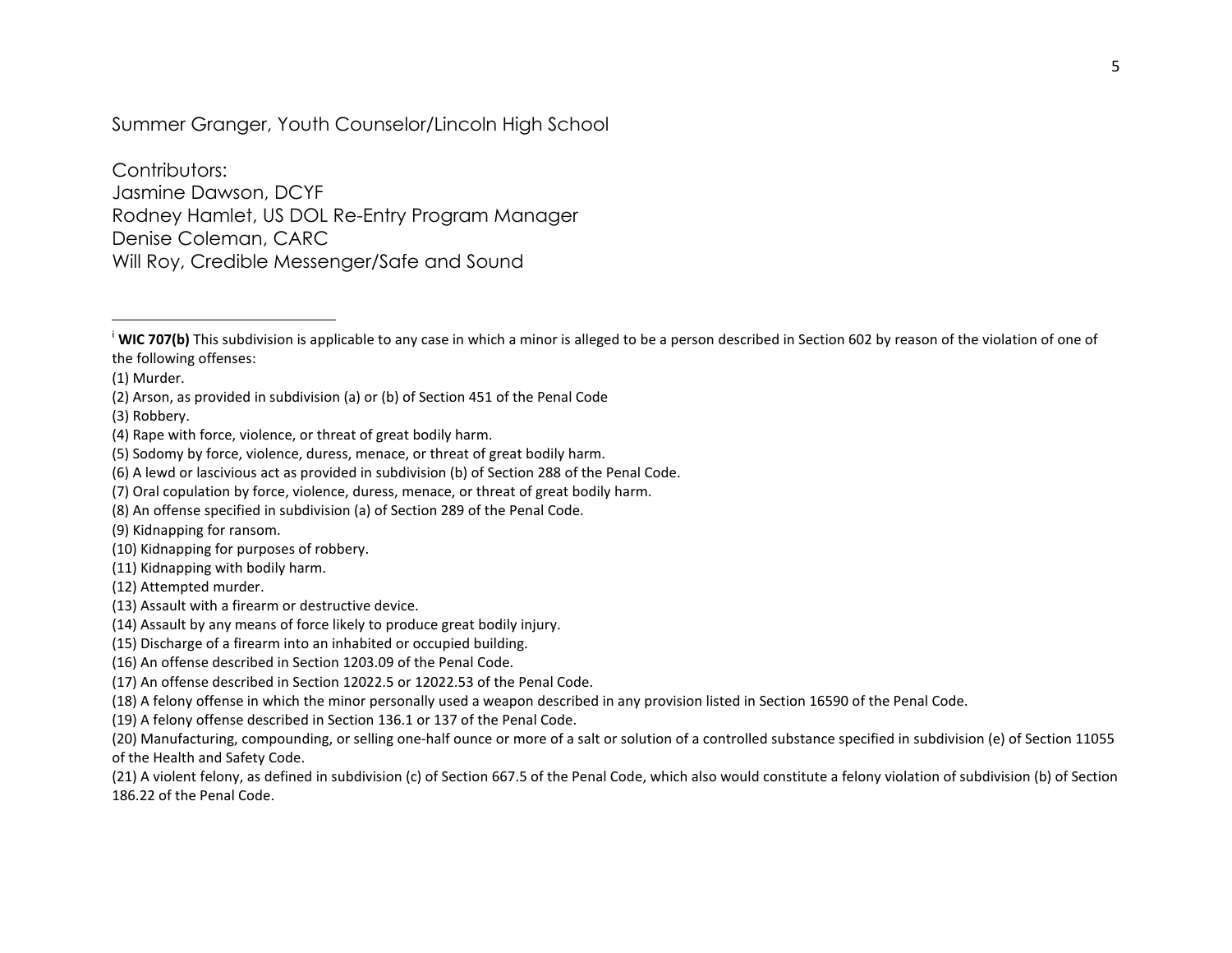(22) Escape, by the use of force or violence, from a county juvenile hall, home, ranch, camp, or forestry camp in violation of subdivision (b) of Section 871 if great bodily injury is intentionally inflicted upon an employee of the juvenile facility during the commission of the escape.

(23) Torture as described in Sections 206 and 206.1 of the Penal Code.

(24) Aggravated mayhem, as described in Section 205 of the Penal Code.

(25) Carjacking, as described in Section 215 of the Penal Code, while armed with a dangerous or deadly weapon.

(26) Kidnapping for purposes of sexual assault, as punishable in subdivision (b) of Section 209 of the Penal Code.

(27) Kidnapping as punishable in Section 209.5 of the Penal Code.

(28) The offense described in subdivision (c) of Section 26100 of the Penal Code.

(29) The offense described in Section 18745 of the Penal Code.

(30) Voluntary manslaughter, as described in subdivision (a) of Section 192 of the Penal Code.

<sup>ii ii</sup> 1995. (a) To be eligible for funding described in Section 1991, a county shall create a subcommittee of the multiagency juvenile justice coordinating council, as described in Section 749.22, to develop a plan describing the facilities, programs, placements, services, supervision and reentry strategies that are needed to provide appropriate rehabilitation and supervision services for the population described in subdivision (b) of Section 1990.

(b) The subcommittee shall be composed of the chief probation officer, as chair, and one representative each from the district attorney's office, the public defender's office, the department of social services, the department of mental health, the county office of education or a school district, and a representative from the court. The subcommittee shall also include no fewer than three community members who shall be defined as individuals who have experience providing community-based youth services, youth justice advocates with expertise and knowledge of the juvenile justice system, or have been directly involved in the juvenile justice system.

(c) The plan described in subdivision (a) shall include all of the following elements:

(1) A description of the realignment target population in the county that is to be supported or served by allocations from the block grant program, including the numbers of youth served, disaggregated by factors including their ages, offense and offense histories, gender, race or ethnicity, and other characteristics, and by the programs, placements, or facilities to which they are referred.

(2) A description of the facilities, programs, placements, services and service providers, supervision, and other responses that will be provided to the target population.

(3) A description of how grant funds will be applied to address each of the following areas of need or development for realigned youth:

(A) Mental health, sex offender treatment, or related behavioral or trauma-based needs.

(B) Support programs or services that promote the healthy adolescent development.

(C) Family engagement in programs.

(D) Reentry, including planning and linkages to support employment, housing, and continuing education.

(E) Evidence-based, promising, trauma-informed, and culturally responsive.

(F) Whether and how the plan will include services or programs for realigned youth that are provided by nongovernmental or community-based providers.

(4) A detailed facility plan indicating which facilities will be used to house or confine realigned youth at varying levels of offense severity and treatment need, and improvements to accommodate long-term commitments. This element of the plan shall also include information on how the facilities will ensure the safety and protection of youth having different ages, genders, special needs, and other relevant characteristics.

(5) A description of how the plan will incentivize or facilitate the retention of realigned youth within the jurisdiction and rehabilitative foundation of the juvenile justice system in lieu of transfers of realigned youth into the adult criminal justice system.

(6) A description of any regional agreements or arrangements to be supported by the block grant allocation pursuant to this chapter.